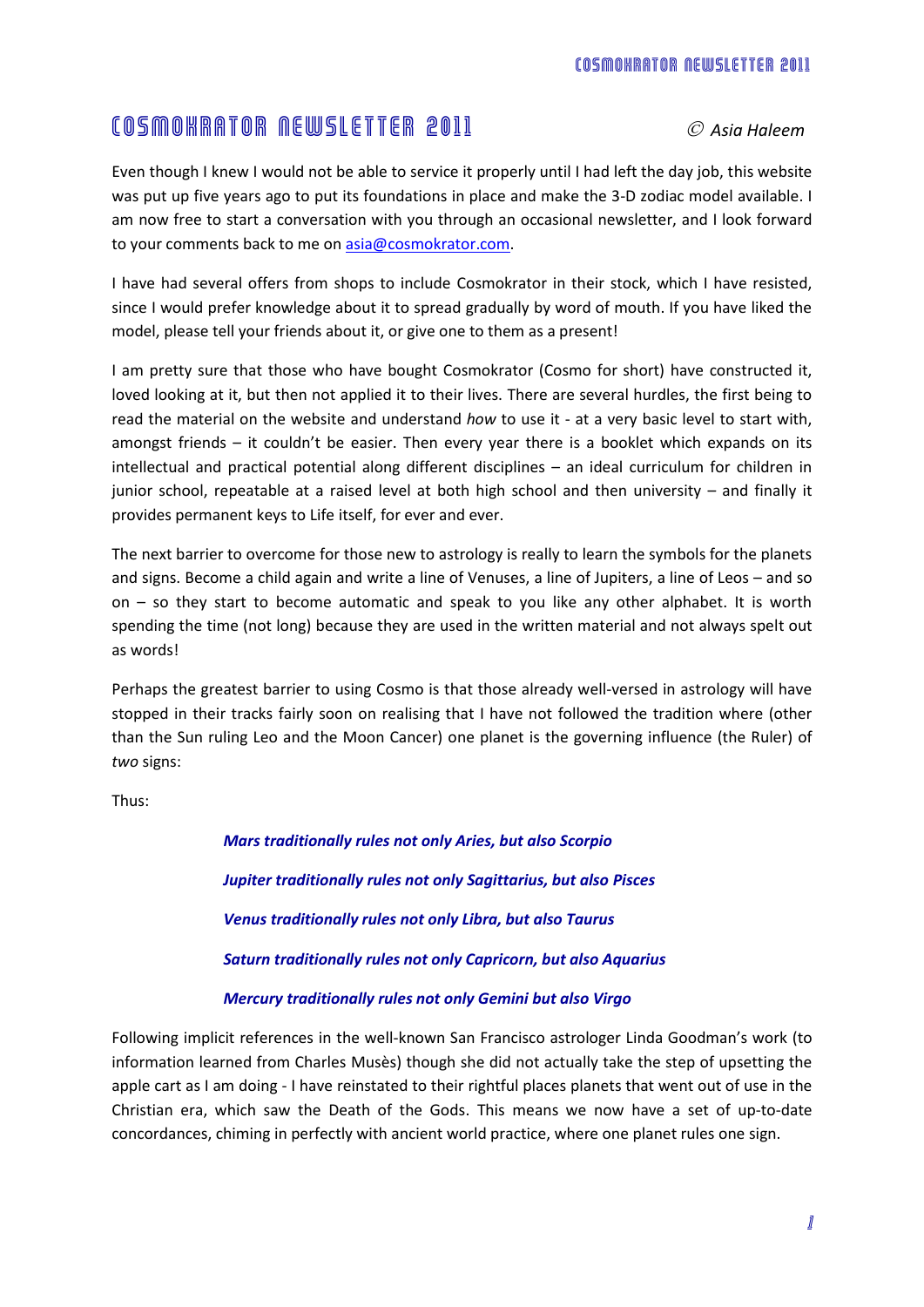Charles Musès once summed up for me the character of the planetary energies in relation to the Energy Circuit of the Universe, as below (where the bulb is Earth!). I find it useful, and i hope you will.



As we are on the brink of the Age of Aquarius I believe we should try now to put this system to use, since it is infinitely more subtle and accurate when it comes to interpreting horoscopes and events. Here are the changes:

## *Mars traditionally rules Aries - while the true ruler of Scorpio is Pluto Jupiter traditionally rules Sagittarius - while the true ruler of Pisces is Neptune*

*Venus traditionally rules Libra - while the true ruler of Taurus is Pan* (on the outer edge of the Solar System, *standing also for the entire planetary system taken together as one body of influence*)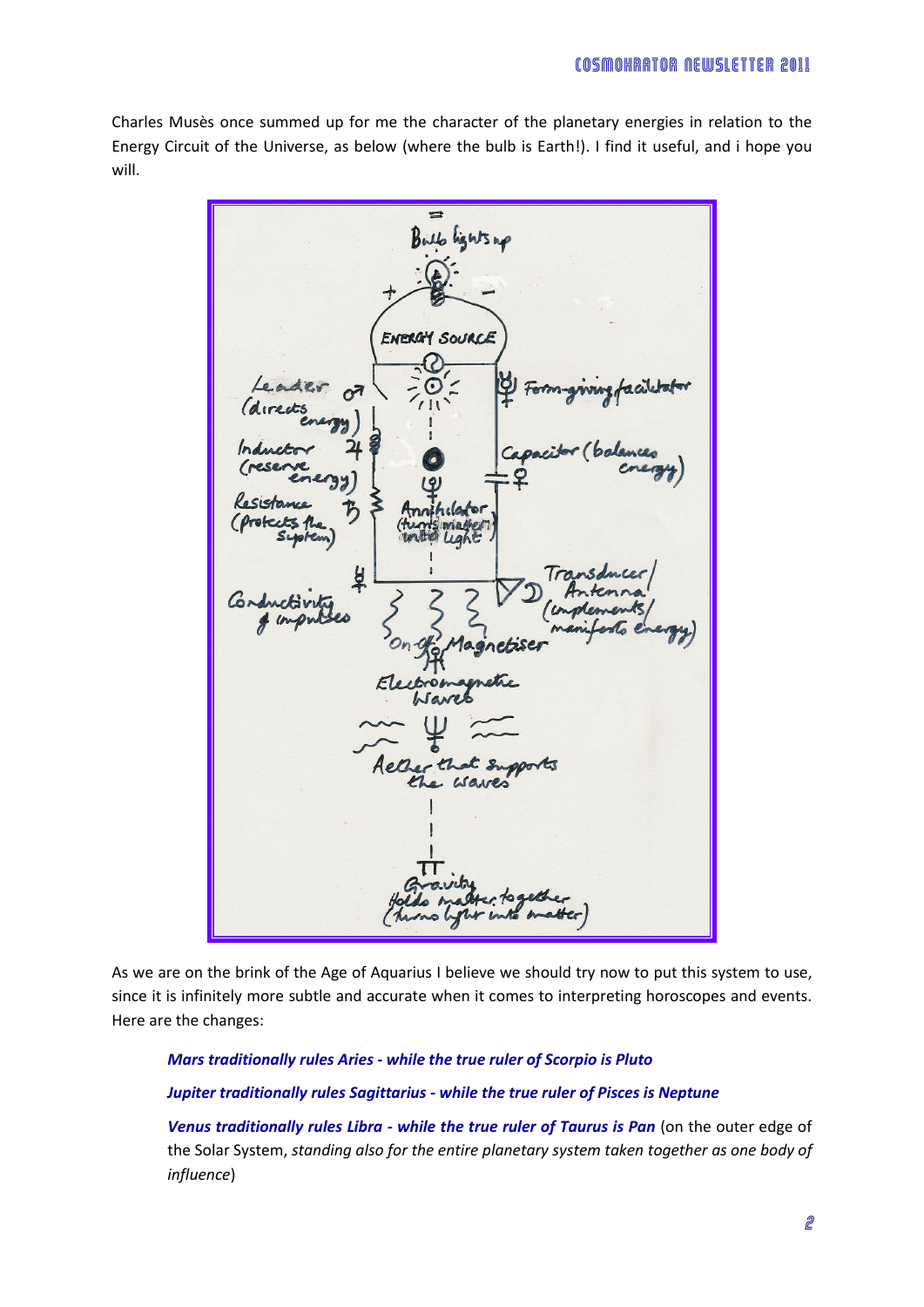## *Saturn traditionally rules Capricorn - while the true ruler of Aquarius is Uranus*

*Mercury traditionally rules Gemini - while the true ruler of Virgo is Vulcan* (even closer to the Sun than Mercury, Vulcan the Shaman God is described with a hip out of joint, or disabled in other ways from being so close to the Sun*, standing for the power behind the Universe brought it into a physically formed Creation)*

| <b>HYPSOMA</b>                     |                                                               | <b>PLANET</b>                                |                                                | <b>DOMICILE</b>                                                                                  |                                |                                                                                              |           |
|------------------------------------|---------------------------------------------------------------|----------------------------------------------|------------------------------------------------|--------------------------------------------------------------------------------------------------|--------------------------------|----------------------------------------------------------------------------------------------|-----------|
| <b>SIGN OF</b><br><b>DEJECTION</b> | <b>SIGN AND DEGREE</b><br><b>OF EXALTATION</b>                | <b>TRADITIONAL RULING</b><br><b>PLANET</b>   |                                                | <b>ZODIAC SIGN</b>                                                                               |                                | <b>21<sup>ST</sup> CENTURY RULING</b><br><b>PLANET</b>                                       |           |
|                                    | $\mathcal{H}$ 27°                                             | <b>VENUS</b>                                 | ¥                                              | <b>TAURUS</b><br><b>TAURUS</b>                                                                   | ୪<br>୪                         | <b>PAN</b>                                                                                   | TT        |
|                                    | $\mathbf{m}$ 15°                                              | <b>MERCURY</b>                               | ¥                                              | <b>GEMINI</b>                                                                                    | П                              | <b>MERCURY</b>                                                                               | ₽         |
|                                    | $3^{\circ}$                                                   | <b>MOON</b>                                  |                                                | <b>CANCER</b>                                                                                    | $\overline{\mathfrak{S}}$      | <b>MOON</b>                                                                                  |           |
|                                    | $\mathbf T$<br>$3^{\circ}$<br><b>HEAD OF</b><br><b>DRAGON</b> | <b>NORTH NODE 66</b><br><b>SOUTH NODE UP</b> |                                                | <b>DRAGON OF THE LUNAR</b><br>NODES $\odot$ $\odot$ $\odot$ $\odot$<br><b>LUNAR PATH CROSSES</b> |                                | <b>ECLIPSE</b> $\odot$ $\circ$ $\odot$<br><b>MOON (OR EARTH)</b><br><b>STANDS IN THE WAY</b> |           |
|                                    | $\frac{1}{\text{SIRIUS}}$                                     |                                              |                                                | <b>ECLIPTIC</b>                                                                                  |                                | OF SUN'S LIGHT                                                                               |           |
|                                    | $\gamma$ 19 $^{\circ}$                                        | <b>SUN</b>                                   | $\left( \begin{matrix} 0 \end{matrix} \right)$ | <b>LEO</b>                                                                                       | $\delta$                       | <b>SUN</b>                                                                                   | $\bullet$ |
|                                    | $\mathbf{m}$ 15°                                              | <b>MERCURY</b>                               |                                                | <b>VIRGO</b><br><b>VIRGO</b>                                                                     | m <sub>p</sub><br>m            | <b>VULCAN</b>                                                                                | 南         |
|                                    | $\mathcal{H}$ 27°                                             | <b>VENUS</b>                                 | ¥                                              | <b>LIBRA</b>                                                                                     | 으                              | <b>VENUS</b>                                                                                 | <u>¥</u>  |
|                                    | $v_{\rm o}$ 28 $^{\circ}$                                     | <b>MARS</b>                                  | ♂                                              | <b>SCORPIO</b><br><b>SCORPIO</b>                                                                 | m,<br>m                        | <b>PLUTO</b>                                                                                 | ௹         |
|                                    | $\overline{\mathfrak{O}}$ 15 $^{\circ}$                       | <b>JUPITER</b>                               |                                                | SAGITTARIUS X                                                                                    |                                | <b>JUPITER</b>                                                                               |           |
|                                    | $\mathbf{L}$ 21 <sup>°</sup>                                  | <b>SATURN</b>                                |                                                | CAPRICORN <sub>3</sub>                                                                           |                                | <b>SATURN</b>                                                                                |           |
|                                    | $\frac{\mathbf{\Omega}}{2}$ 21°                               | <b>SATURN</b>                                | $\mathfrak{b}$                                 | AQUARIUS M<br>AQUARIUS 2                                                                         |                                | <b>URANUS</b>                                                                                | ਮੰੰ       |
|                                    | $\overline{\text{O}}$ 15 $^{\circ}$                           | JUPITER <sup>4</sup>                         |                                                | <b>PISCES</b><br><b>PISCES</b>                                                                   | $\mathcal{H}$<br>$\mathcal{H}$ | <b>NEPTUNE</b>                                                                               | ¥         |
|                                    | $v_{\rm p}$ 28 $^{\circ}$                                     | <b>MARS</b>                                  | ರ್                                             | <b>ARIES</b>                                                                                     | $\gamma$                       | <b>MARS</b>                                                                                  | ď         |
|                                    | <b>SIRIUS</b>                                                 | $\leftarrow$ POLAR AXIS $\rightarrow$        |                                                | <b>POLAR CENTRE</b>                                                                              |                                | EARTH                                                                                        | Ф         |